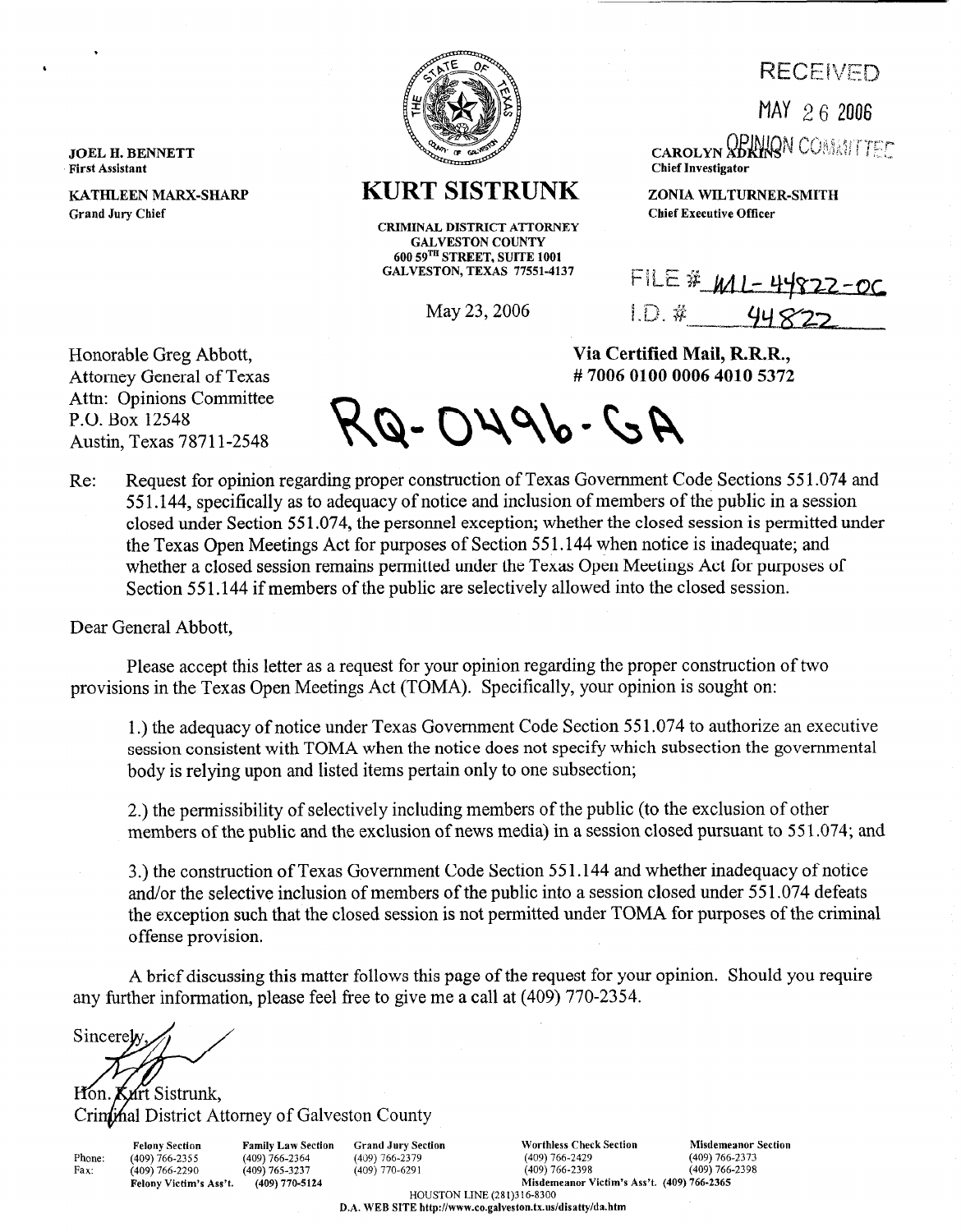## *Background Information*

This Office has become aware of allegations regarding a governmental body convened at a meeting in which a quorum was present where the governmental body posted notice for and announced a session closed pursuant to Tex. Gov't Code  $\S 551.074(a)$  and then went into closed session. Thereafter, while keeping the meeting closed, it is alleged that the governmental body selected persons from the general public and brought those persons into the closed session to provide input to the governmental body. The matter posted for deliberation in closed session was of significant local interest, i.e., whether to renew the school district superintendent's contract. Accordingly, news media was in attendance at the meeting.

The news media allege that they objected to the closed meeting but the governmental body continued the executive session. As well, it is alleged that the governmental body brought persons from the public into and out of the executive session. It is alleged that the basis for the selection of certain members of the public was that a member of the governmental body would come out to where the public was sitting, ask who wanted to give input (i.e., say something), then people would raise their hands and a person would be chosen to go into the executive session. The news media asked to go into the closed session and was denied entry. Finally, the superintendent did not object to the closed meeting, did not participate in the closed meeting, and did not request an open meeting.

The governmental body reconvened in open meeting after it concluded its executive session and took no action on the item that was posted for deliberation upon in the closed session. At a later meeting, the governmental body took action on the item that had been posted for deliberation upon in the earlier executive session (it renewed the school district superintendent's contract).

This request for decision is precipitated by an assertion that such conduct is permissible under 551.074(a)(2), since a governmental body may conduct a closed session to hear a complaint. The written posted notice for the executive session included both subsections of the exception (it recited the statutory provision) and then listed sub-items (a) through (d) under the exception. The posted notice was as follows:

"Section 55 1.074 - For purposes of considering the appointment, employment, evaluation, reassignment, duties, discipline, or dismissal of a public officer or employee or to hear complaints or charges against a public officer or employee

- (a.) Contract extensions of Administrative Staff Assistant Superintendents, Directors, Principals and Assistant Principals
- (b.) Deliberation regarding evaluation of the Superintendent
- (c.) Consider approval of the Superintendent's contract
- (d.) Discuss duties and responsibilities of the Superintendent and Board members"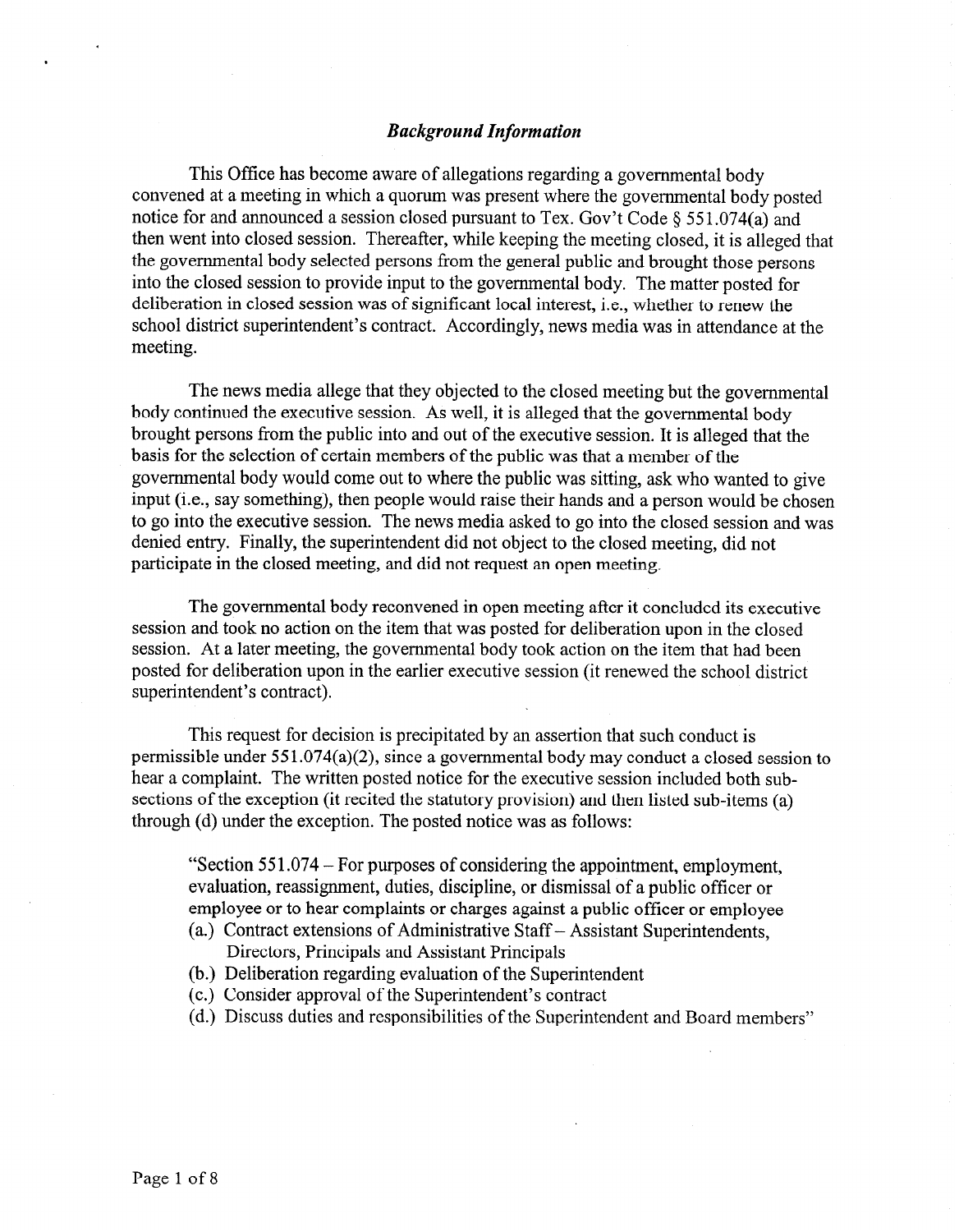## *Discussion*

A core purpose of TOMA is to allow the public access to the actual decision-making process of its governmental bodies.' governmental body's deliberations." TOMA requires "openness at every stage of a To this end, TOMA requires every regular, special, or called meeting of a governmental body to be open to the public, unless TOMA provides otherwise. $3$ 

The provisions that authorize a closed session are referred to as exceptions.<sup>4</sup> Accordingly, a governmental body must find an exception to the general rule of openness if it desires to conduct a closed meeting.<sup>5</sup>

As to adequacy of notice, TOMA expressly requires a governmental body to give written notice of the date, hour, place, and subject of each meeting that it holds.<sup>6</sup>

In construing adequacy of notice under TOMA, it has been held that "notice is adequate as long as it is sufficiently descriptive to alert a reader that a particular subject will be addressed."<sup>7</sup>

It has also been held that "notice should specifically and fully disclose the subjects to be considered at the upcoming meeting."<sup>8</sup> Moreover, "[a]s expected public interest in a particular subject increases, notice must become more specific."<sup>9</sup>

*2 Esperanza Peace and Justice Ctr. v. City of San Antonio,* 316 F.Supp.2d 433,472 (W.D. Tex 2001), *citing Acker v. Texas Water Comm 'n, 790* S.W.2d 299,300 (Tex. 1990).

*3 See* Tex. Gov't Code Ann. *5* 551.002 (Vernon 2004); see *Tovar v. State, 978* S.W.2d 584, 586 (Tex. Crim. App. 1998) (en bane).

*4 See Martinez v. State,* 879 S.W.2d 54, 56 at n.7 (Tex. Crim. App. 1994) (en bane) (in dicta).

*'See Tovar v. State, 978* S.W.2d at 587.

 $6$  See Tex. Gov't Code  $6$  551.041.

*7 Friends of Canyon Lake, Inc. v. Guadaupe-Blanc0 River Auth., 96* S.W.3d 519, 531 (Tex. App.-Austin 2002, pet. denied).

*\* Finlan v. City of Dallas,* 888 F.Supp. *779,790* (N.D. Tex 1995), *citing Cox Enterprises Inc. v. Board of Trustees of Austin I.S.D., 706 S.W.2d 956 (Tex. 1986).* 

*9 Finlan v. City of Dallas,* 888 F.Supp. at *790, citing Point Isabel LSD. v. Hinojosa, 797*  S.W.2d 176, 180 (Tex. App.—Corpus Christi 1990, writ denied).

*<sup>\*</sup> See Willmann v. City of San Antonio,* 123 S.W.3d 469,473 (Tex. App.-San Antonio *2003,*  pet. denied); see Tex. Att'y Gen. Op. No. GA-0326 (2005).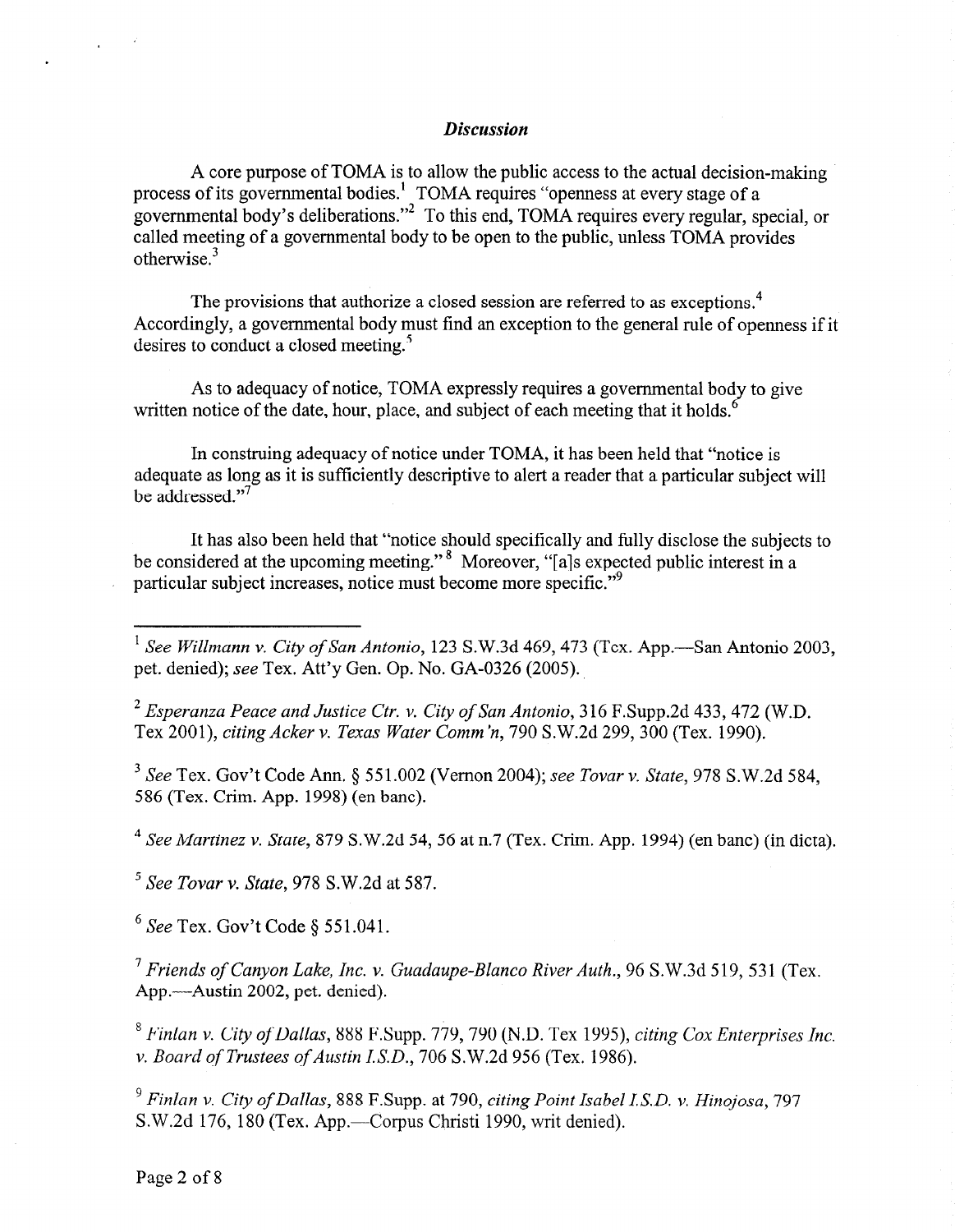In this instance, the governmental body posted notice that it intended to go into executive session pursuant to the personnel exception, 551.074.<sup>10</sup> The posted notice recited the statutory provision for both subsections (1 and 2) (i.e., it recited the statutory provision). Then, the posted notice listed four items directly underneath the recitation of the statutory provision.

The beginning of the posted notice is the mere parroting of the exception.<sup>11</sup> The listed items (a) through (d), which contain the heart of the matter (the subject), do not pertain to hearing a complaint, which is 55 1.074(a)(2). Rather, the listed items pertain exclusively to  $551.074(a)(1)$ .<sup>12</sup> Accordingly, it appears the notice would be adequate for purposes of 551.074(a)(1). However, is the notice adequate for purposes of  $551.074(a)(2)$  (does it inform the reader that the subject of the executive session was to hear a complaint(s) against the superintendent)?

The contents of the written notice are undisputed. Thus, adequacy of notice is determinable as a matter of law.<sup>13</sup>

As well, if notice is adequate and a closed meeting under 55 1.074 is properly convened, may members of the public be brought into the closed session, and if so, to what

 $\frac{10 \text{ See Tex. Gov't Code } $551.074.}$ 

*\*' See generally Finlan v. City of Dallas,* 888 F.Supp. at 790 (mere parroting of exception is no notice at all).

<sup>12</sup> One cannot but help infer that reliance on  $551.074(a)(2)$  may be an after the fact justification. However, TOMA exceptions should not be amenable to *after* the fact manipulation – notice is provided, *in advance* of meetings, so that the reader will understand the subject matter to be considered.

Indeed, as the Texas Supreme Court stated in quoting Justice Brandeis, "Sunlight is said to be the best of disinfectants; electric light the most efficient policeman." *Acker v. Texas Water Comm'n, 790* S.W.2d 299,300 (Tex. 1990).

*I3 See Friends of Canyon Lake, 96* S.W.3d at 529.

Moreover, under it is presumed that each word or phrase in a statute is deliberately chosen. *See Ward County Irrigation District v. Red Bluff Water Power Control District*, 170 S.W.3d 696, 700 (Tex. App.—El Paso 2005, no pet. h.).

Thus, we presume that "hearing a complaint" against the school district superintendent (which would be covered under  $551.074(a)(2)$ ) is distinguishable from and not subsumed under the "evaluation" of the school district superintendent (which is what was posted and which is listed in  $551.074(a)(1)$ .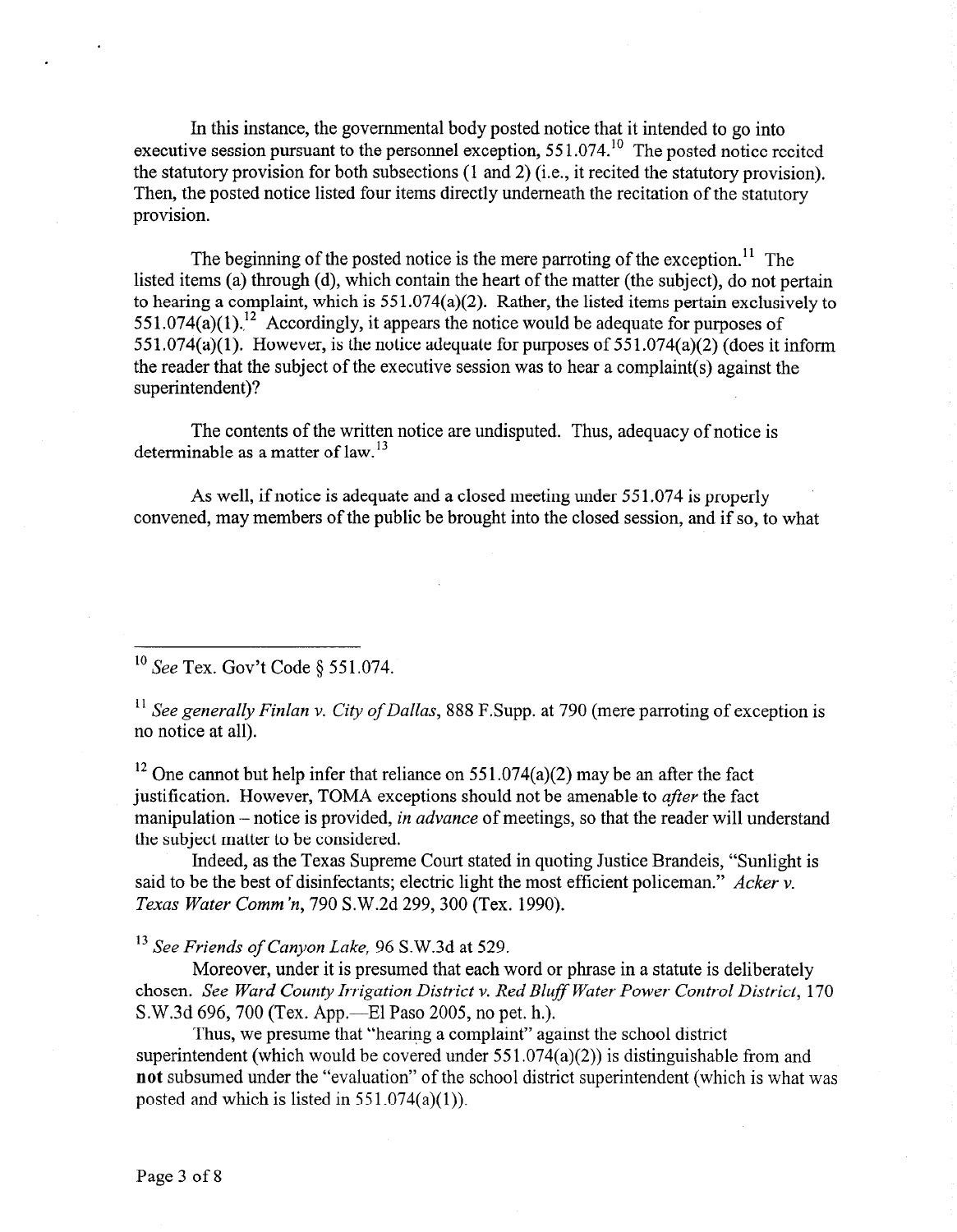extent. Your opinion is sought regarding both subsections,  $551.074(a)(1)$  and  $551.074(a)(2).^{14}$ 

In this regard, in JC-0506, the Attorney General construed the acceptability of including a county auditor into a session of a commissioners court closed under the attomeyclient consultation exception, Section 551.071.<sup>15</sup> JC-0506 reiterated the general rule that a governmental body may include a person in a closed session if the person's interests are not adverse to the governmental body's interests and the person's participation is necessary to the matter under consideration.<sup>16</sup> However, JC-0506 also noted that a governmental body has limited discretion under TOMA to determine which, if any, nonmembers may attend a closed session.<sup>17</sup>

Thus, may a governmental body include members of the public into a session closed pursuant to 55 1.074, and if so, what must the governmental body determine in order to include members of the public? In this instance, it is highly probable that no determination was made regarding whether the interests of the persons from the public was adverse to the school district since the persons were simply selected based on a general question (i.e., who wants to say something)  $-$  thus, the particulars of each person's comments would be unknown.

As well, what is the standard for including members of the public specifically under 55 1.074(a)(2). For example, would the conduct be permissible under TOMA if the governmental body had sent a member out to where the public was, and the member chose persons from the public based on the question of "who has a complaint"?

The exception refers to hearing "a complaint". In this instance, the executive session went on for quite a long time while, it is alleged, numerous persons from the public filed sequentially into and out of the closed session. In addition, must a governmental body have some substantive information regarding the nature of the complaint to properly use the *55* 1.074(a)(2) exception? What inclusion of the public is acceptable under this exception, such that the exception is not used to swallow the rule.<sup>18</sup>

<sup>15</sup> See Tex. Att'y Gen. Op. No. JC-0506 (2002).

<sup>16</sup> See *id.* (discussing including the county auditor into a session closed under 551.072 or 551.074).

*l7 See id.* 

<sup>18</sup> See generally City of Fort Worth v. Cornyn, 86 S.W.3d 320, 327 (Tex. App.—Austin 2002, no pet.) (discussing the law enforcement exception under the Public Information Act

<sup>&</sup>lt;sup>14</sup> In this instance, it was proffered subsequent to the meeting that the governmental body was relying upon  $551.074(a)(2)$  and that members of the public may be brought into a session closed under 551.074(a)(2). However, the actual posted notice recited both (a)(1) and (a)(2).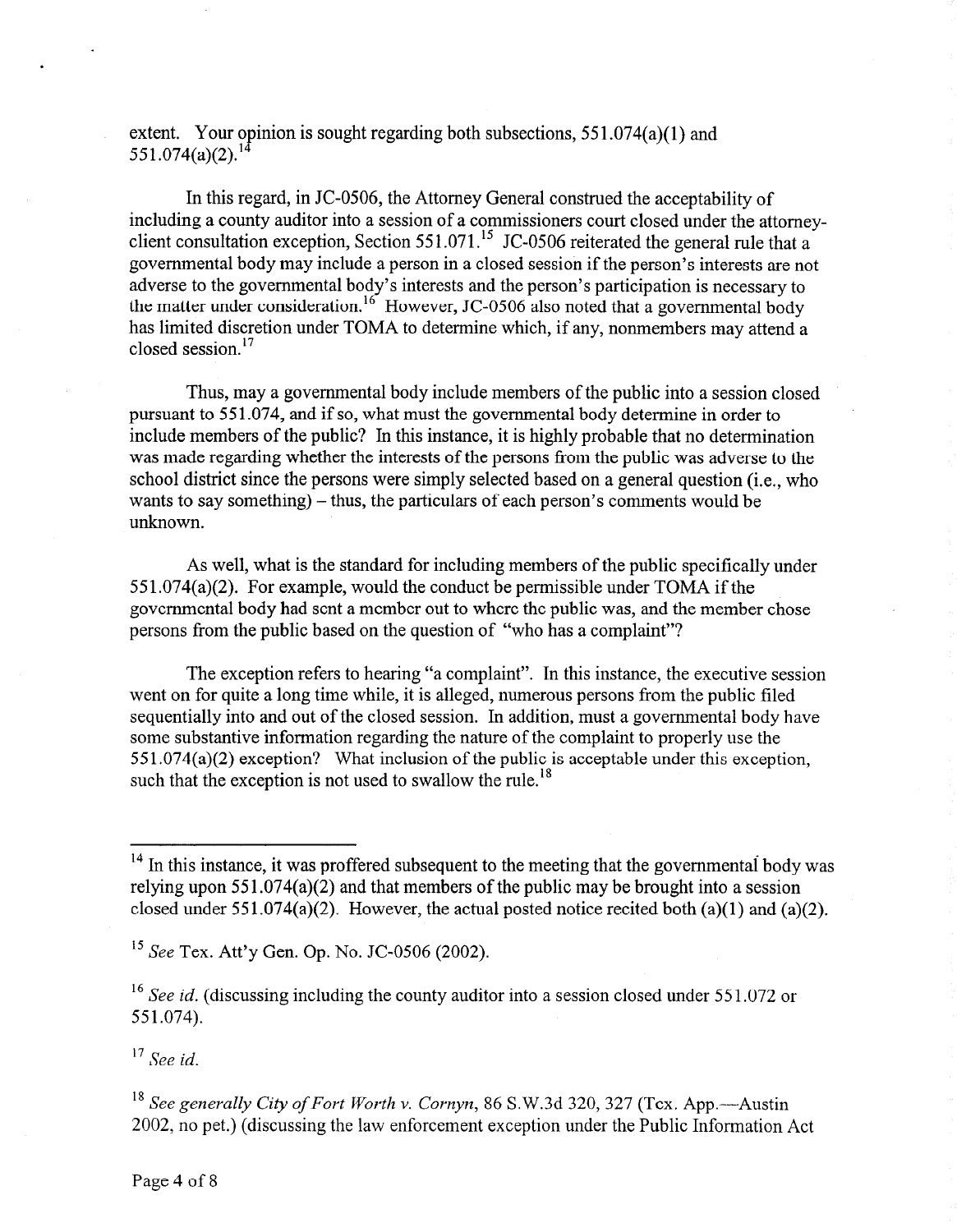Finally, this request seeks your opinion on whether inadequate notice of a closed meeting and/or the impermissible inclusion of persons into a closed session raise criminal sanctions under TOMA, specifically Section 551.144.

Section 55 1.144 hinges on whether a closed meeting is not *permitted* under the TOMA.<sup>19</sup> Accordingly, if notice of an exception is inadequate, is the closed meeting "not permitted" under TOMA for purposes of criminal sanction? Likewise, if notice is adequate and all other procedural steps have been complied with, but persons are included in the closed session whose presence is not authorized, then is the closed meeting no longer permitted for purposes of criminal sanction?

*In Tovar v. State,* a president of a school board was convicted of violating TOMA by calling or participating in *an impermissible* closed meeting.20 However, the issue in *Tovar*  was culpable mental state.<sup>21</sup> As well, in *Tovar*, the closed meeting was "impermissible" because none of the exceptions applied.<sup>22</sup>

Likewise, in *Finlan v. City of Dallas*, the federal District Court noted that if one of the exceptions under TOMA does not apply, then the closed meeting is in violation of TOMA, regardless of whether the governmental body complied with TOMA's procedural steps.23 *Finlan* involved a case in which taxpayers were seeking an injunction to enjoin an ad hoc committee created by the city council from holding closed meetings - the committee pertained to downtown sports development and the subjects it considered were of substantial public interest.24 Accordingly, *Finlan* involved determining whether a violation of TOMA occurred for purposes of equitable relief (rather than criminal sanction). Nonetheless, *Finlan*  clearly delineates, in agreement with *Tovar,* that if no exception applies, the closed meeting is not permissible.

and placing limitations on the information covered by the law enforcement exception to avoid having the exception swallow the rule).

I9 "A member of a governmental body commits an offense if a closed meeting is *not permitted* under this chapter...." Tex. Gov't Code § 551.144(a) (emphasis added).

<sup>20</sup> See Tovar v. State, 949 S.W.2d 370, 371 (Tex. App.—San Antonio, 1997), *aff'd*, 978 S.W.2d 584 (Tex. Crim. App. 1998) (en bane).

*21 See generally Tovar, 978* S.W.2d at 586-587.

*22 See generally Tovar,* 949 S.W.2d at 371 (in discussion reviewing jury charge).

*23 See Finlan v. City of Dallas,* 888 F.Supp. at 783.

24 See *id.,* 888 F.Supp. at 782.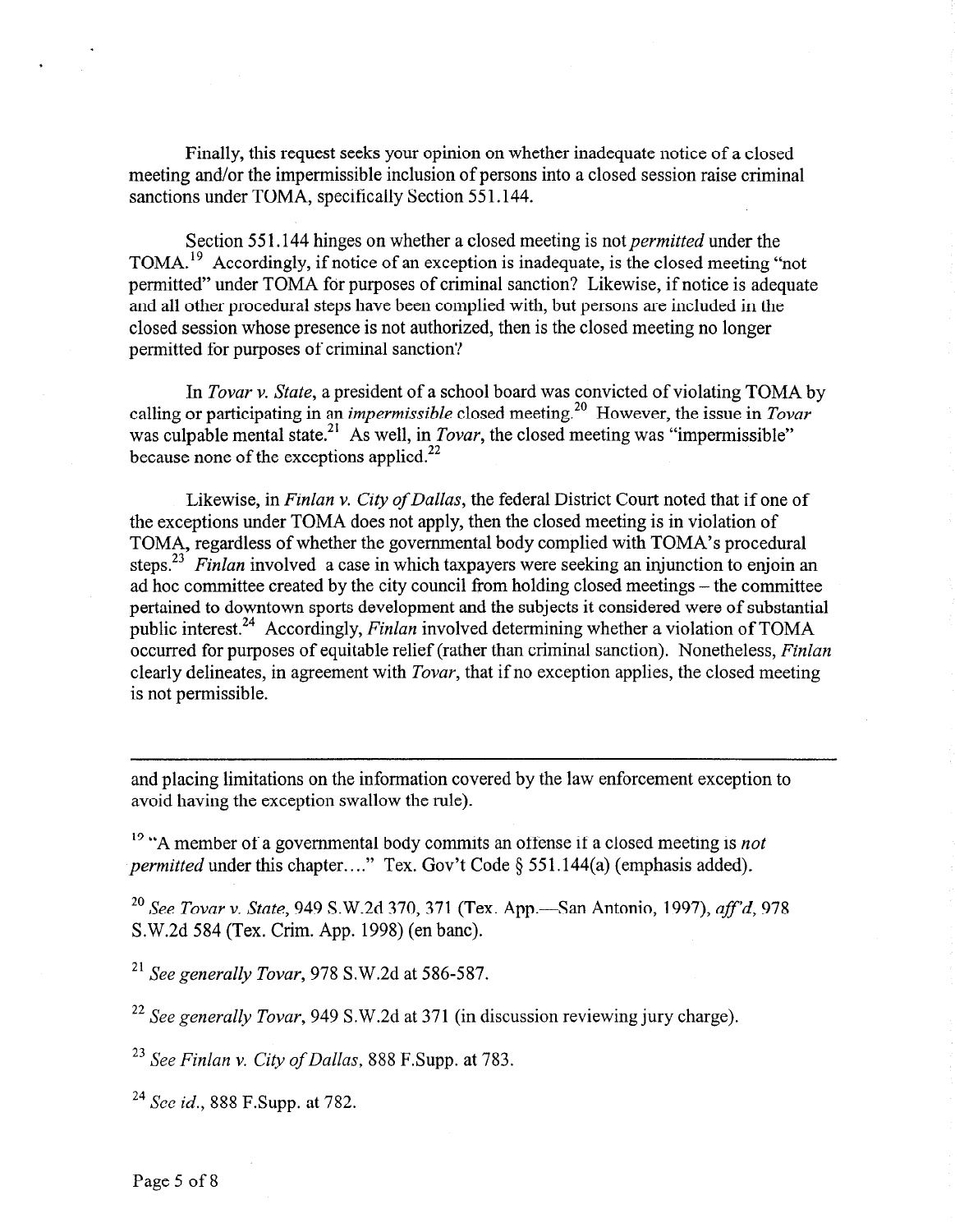In this instance, an exception was available that would authorize the closed meeting. However, is a closed meeting permissible when the notice for the closed meeting is inadequate? Posting notice is a procedural step necessary to authorize a closed meeting.<sup>25</sup>

In this regard, in *Martinez,* the Court of Criminal Appeals noted that when a closed meeting is authorized, a governmental body must nonetheless comply with TOMA's procedural steps.<sup>26</sup> The issue in *Martinez* was the charging instrument.<sup>27</sup> As well, *Martinez* is distinguishable in that the procedural step not complied with was the governmental body's failure to have a quorum convene in open meeting before retiring into closed session.<sup>28</sup>

Nonetheless, *Martinez* discusses the failure to comply with a procedural step necessary to convene a closed meeting when a TOMA exception for the closed meeting does apply, stating "the governing body must comply with these procedures in order to properly hold a closed meeting. No exceptions exist for a failure to satisfy these [procedural] requirements."<sup>29</sup> Moreover, *Martinez's* analysis was for purposes of criminal sanction.<sup>30</sup>

Finally, in *Carlisle v. Trudeau,3'* a recent Federal District Court case involving an appeal of summary judgment on an employment lawsuit, the District Court construed two TOMA exceptions, the personnel exception and the consultation with attorney exception, 551.074 and 55 1.07 1 respectively. *In Carlisle,* the governmental body posted notice for closed session pursuant to 55 1.071 and 55 1.074. The person whose employment was being considered timely objected and requested an open meeting. The governmental body refused and held a closed meeting, stating that it was not required under 55 1.071 to open the meeting on the employee's request. However, thereafter, the governmental body took adverse personnel action and terminated the employment of the person who objected.

*26 See Martinez v. State,* 879 S.W.2d 54, 56 (Tex. Crim. App. 1994) (en bane),.

*27 See id.* 

*28 See id.* 

*3o See id., 870* S.W.2d at 54.

<sup>31</sup> Carlisle v. Trudeau, F.Supp. , 2006 WL 722122 (E.D. Tex. 2006) (opinion issued March 14, 2006).

*<sup>25</sup> See* Tex. Gov't Code *0* 551.041; *see Weatherjbrd v. City of San Marcos,* 157 S.W.3d 473, 485 (Tex. App.—Austin 2004, pet. denied) (notice requirements also apply to executive sessions).

<sup>29</sup> *Id.,* 870 S.W.2d at 56-67. Albeit, the *failure* in Martinez was the failure to first convene a quorum in open meeting - nonetheless, a governmental body must go through the procedural step of posting notice of the closed meeting before recessing into closed session. If inadequate notice serves to satisfy notice requirements, then the core purposes of TOMA will not be served.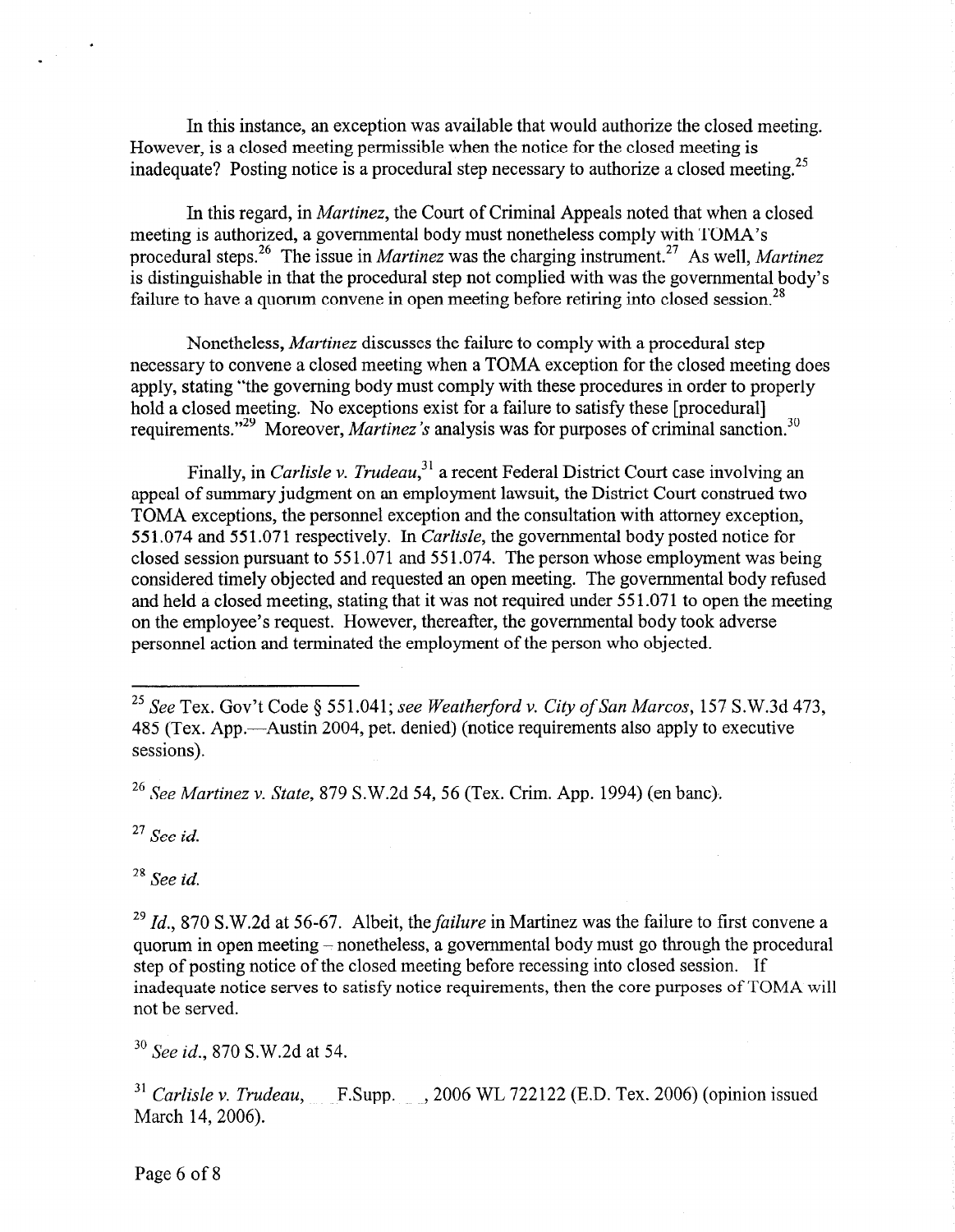The District Court held that a fact issue was raised on whether TOMA was violated. Thus, under *Carlisle,* a civil case, a governmental body must actually conduct business consistent with the posted exception and if it does not do so, it has violated TOMA.

As well, construing whether inadequate notice or subsequent conduct means a meeting is *not permitted* for purposes of 551.144 is determinable as a matter of law - that is, statutory construction is a matter of law.<sup>32</sup>

TOMA does not define "permitted." Accordingly, we may look to the plain and common meaning of the words and rely on definitions listed in commonly used dictionaries to discern the plain meaning.<sup>33</sup> In this instance, "permit" is defined as "to consent to expressly or formally", "to give an opportunity", and "to give leave: Authorize".<sup>34</sup> As well, "permissible" is defined as "that may be permitted: Allowable."<sup>35</sup>

Black's law dictionary, in reviewing "permit" as a verb, states, "[t]o suffer, allow, consent, let; to give leave or license; to acquiesce, by failure to prevent, or to expressly assent or agree to the doing of an act."36 Likewise, Black's Law Dictionary provides that "permission" is "[a] license to do a thing; an authority to do an act which, without such authority, would have been unlawful." $3<sup>7</sup>$ 

In addition, in construing a statute, words and phrases are to be read in their context.<sup>38</sup> In this instance, "permitted" refers to being "permitted" under TOMA. It is also presumed that the entire statute is intended to be effective and that a just and reasonable result is

<sup>32</sup> See Centerpointe Energy Entex v. Railroad Comm'n of Texas, \_\_\_ S.W.3d\_\_\_, 2006 WL 1041145 (Tex. App.-2006, no pet. h.) (opinion issued April 21,2006), *citing City of San Antonio v. City of Boerne,* 111 S.W.3d 22,25 (Tex. 2003) (statutory construction is a matter of law which the appellate courts review de novo).

<sup>33</sup> See Abbott v. North East I.S.D., \_\_\_\_ S.W.3d\_\_\_, 2006 WL 1293545 (Tex. App. Austin-2006, no pet. h.) (opinion issued May 12,2006); *see generally* Tex. Gov't Code Ann. 5 3 11 .Ol 1 (a) (Vernon 2005) ("Words and phrases shall be read in context and construed according to the rules of grammar and common usage").

 $34$  Meriam Webster's Collegiate Dictionary 866 (10<sup>th</sup> ed. 1995).

 $^{35}$  *Id.* 

 $36$  Black's Law Dictionary 1140 ( $6<sup>th</sup>$  ed. 1990).

*37 Id.* 

 $38$  See Tex. Gov't Code  $\S$  311.011(a).